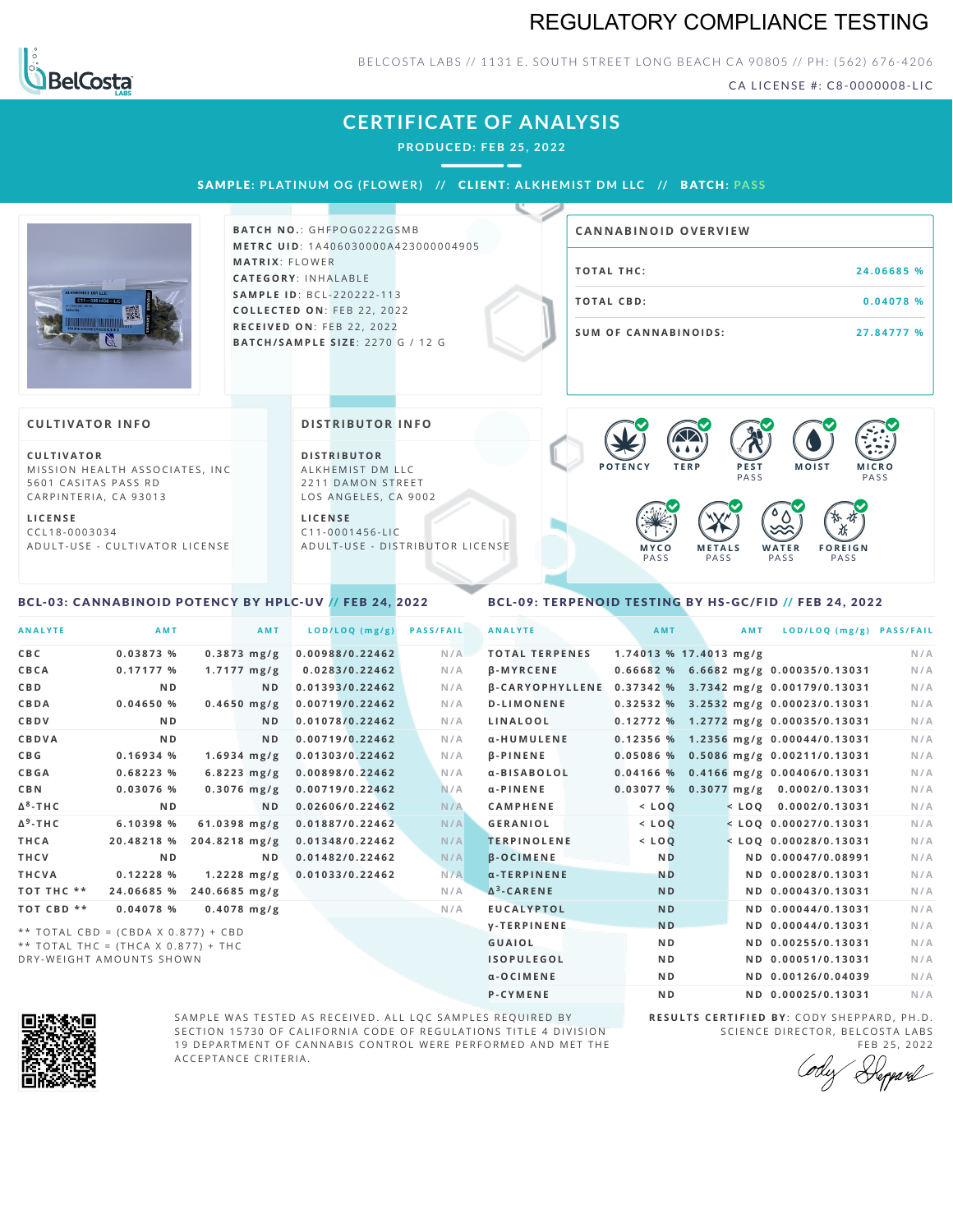### REGULATORY COMPLIANCE TESTING

#### <span id="page-1-0"></span>BCL-05: RESIDUAL PESTICIDE ANALYSIS BY LC-MS/MS ESI // FEB 24, 2022

| <b>ANALYTE</b>                          |                    | LIMIT AMT (µg/g) | LOD/LOQ (µg/g) PASS/FAIL    |                     | <b>ANALYTE</b>                             |                          | LIMIT AMT $(\mu g/g)$ | LOD/LOQ (µg/g) PASS/FAIL       |            |
|-----------------------------------------|--------------------|------------------|-----------------------------|---------------------|--------------------------------------------|--------------------------|-----------------------|--------------------------------|------------|
| <b>ABAMECTIN</b>                        | $0.1 \mu g/g$      | N D              | 0.01153/0.04                | <b>PASS</b>         | <b>MALATHION</b>                           | $0.5 \mu g/g$            | N D                   | 0.00472/0.02                   | PASS       |
| <b>ACEPHATE</b>                         | $0.1 \mu g/g$      | ND               | 0.00368/0.02                | <b>PASS</b>         | METALAXYL                                  | $2 \mu g/g$              | N D                   | 0.00503/0.02                   | PASS       |
| ACEQUINOCYL                             | $0.1 \mu g/g$      | N D              | 0.00417/0.02                | <b>PASS</b>         | <b>METHIOCARB</b>                          | Any amt                  | N D                   | 0.00503/0.02                   | PASS       |
| <b>ACETAMIPRID</b>                      | $0.1 \mu g/g$      | N D              | 0.00464/0.02                | <b>PASS</b>         | METHOMYL                                   | 1 $\mu$ g/g              | N D                   | 0.00494/0.02                   | PASS       |
| <b>ALDICARB</b>                         | Any amt            | N D              | 0.01109/0.04                | <b>PASS</b>         | <b>MEVINPHOS</b>                           | Any amt                  | N D                   |                                | PASS       |
| <b>AZOXYSTROBIN</b>                     | $0.1 \mu g/g$      | N D              | 0.00639/0.02                | <b>PASS</b>         | <b>MEVINPHOSI</b>                          |                          | N D                   | 0.00163/0.0084                 | N/A        |
| <b>BIFENAZATE</b>                       | $0.1 \mu g/g$      | N D              | 0.00355/0.02                | <b>PASS</b>         | <b>MEVINPHOS II</b>                        |                          | ND.                   | 0.00542/0.0316                 | N/A        |
| <b>BIFENTHRIN</b>                       | $3 \mu g/g$        | N D              | 0.00473/0.04                | <b>PASS</b>         | <b>MYCLOBUTANIL</b>                        | $0.1 \mu g/g$            | N D                   | 0.00867/0.04                   | PASS       |
| <b>BOSCALID</b>                         | $0.1 \mu g/g$      | N D              | 0.00494/0.02                | <b>PASS</b>         | <b>NALED</b>                               | $0.1 \mu g/g$            | N D                   | 0.00328/0.02                   | PASS       |
| CARBARYL                                | $0.5 \mu g/g$      | N D              | 0.00295/0.02                | <b>PASS</b>         | OXAMYL                                     | $0.5 \mu g/g$            | N D                   | 0.00455/0.02                   | PASS       |
| CARBOFURAN                              | Any amt            | N D              | 0.00613/0.02                | <b>PASS</b>         | PACLOBUTRAZOL                              | Any amt                  | N D                   | 0.00714/0.04                   | PASS       |
| CHLORANTRANIL-<br><b>IPROLE</b>         | $10 \mu g/g$       | N D              | 0.00697/0.04                | PASS                | <b>PERMETHRIN</b>                          | $0.5 \mu g/g$            | N D                   |                                | PASS       |
| <b>CLOFENTEZINE</b>                     |                    | N D              | 0.0054/0.02                 | <b>PASS</b>         | PERMETHRIN CIS                             |                          | N D                   | 0.00237/0.0082                 | N/A        |
|                                         | $0.1 \mu g/g$      | N D              | 0.00215/0.02                | <b>PASS</b>         | PERMETHRIN TRANS                           |                          | N D                   | 0.00245/0.0118                 | N/A        |
| <b>COUMAPHOS</b><br><b>CYFLUTHRIN</b>   | Any amt            | N D              | 0.05508/0.2                 | <b>PASS</b>         | <b>PHOSMET</b>                             | $0.1 \mu g/g$            | N D                   | 0.0043/0.02                    | PASS       |
| CYPERMETHRIN                            | $2 \mu g/g$        | N D              | 0.00556/0.04                | <b>PASS</b>         | PIPERONYLBUTO-<br>XIDE                     | $3 \mu g/g$              | N D                   | 0.00247/0.02                   | PASS       |
| <b>DAMINOZIDE</b>                       | 1 $\mu$ g/g        | N D              | 0.00227/0.04                | PASS                | <b>PRALLETHRIN</b>                         | $0.1 \mu g/g$            | N D                   | 0.00392/0.02                   | PASS       |
| <b>DIAZINON</b>                         | Any amt            | N D              | 0.00487/0.02                | <b>PASS</b>         | PROPICONAZOLE                              |                          | N D                   | 0.0024/0.02                    | PASS       |
| <b>DIMETHOATE</b>                       | $0.1 \mu g/g$      | N D              | 0.00354/0.02                | PASS                | <b>PROPOXUR</b>                            | $0.1 \mu g/g$            | N D                   | 0.00374/0.02                   | PASS       |
| <b>DIMETHOMORPH</b>                     | Any amt            | ND               |                             | PASS                | <b>PYRETHRINS</b>                          | Any amt<br>$0.5 \mu g/g$ | N D                   | 0.00726/0.04                   | PASS       |
| <b>DIMETHOMORPH I</b>                   | $2 \mu g/g$        | ND               | 0.00109/0.0078              | N/A                 | PYRIDABEN                                  |                          | N D                   | 0.0034/0.02                    | PASS       |
|                                         |                    |                  |                             |                     |                                            | $0.1 \mu g/g$            |                       |                                | PASS       |
| <b>DIMETHOMORPH II</b>                  |                    | ND               | 0.0015/0.0122               | N/A                 | <b>SPINETORAM</b>                          | $0.1 \mu g/g$            | N D                   |                                |            |
| <b>ETHOPROPHOS</b><br><b>ETOFENPROX</b> | Any amt<br>Any amt | N D<br>N D       | 0.0041/0.02<br>0.00274/0.02 | <b>PASS</b><br>PASS | <b>SPINETORAM J</b><br><b>SPINETORAM L</b> |                          | N D<br>N D            | 0.00329/0.016<br>0.00157/0.016 | N/A<br>N/A |
| <b>ETOXAZOLE</b>                        | $0.1 \mu g/g$      | ND               | 0.00385/0.02                | <b>PASS</b>         | <b>SPINOSAD</b>                            | $0.1 \mu g/g$            | N D                   |                                | PASS       |
| <b>FENHEXAMID</b>                       | $0.1 \mu g/g$      | N D              | 0.01055/0.02                | <b>PASS</b>         | SPINOSAD A                                 |                          | N D                   | 0.00205/0.01438                | N/A        |
| <b>FENOXYCARB</b>                       | Any amt            | N D              | 0.00175/0.02                | <b>PASS</b>         | <b>SPINOSAD D</b>                          |                          | N <sub>D</sub>        | 0.00104/0.00498                | N/A        |
| <b>FENPYROXIMATE</b>                    | $0.1 \mu g/g$      | N D              | 0.00481/0.02                | <b>PASS</b>         | <b>SPIROMESIFEN</b>                        | $0.1 \mu g/g$            | N D                   | 0.00944/0.04                   | PASS       |
| <b>FIPRONIL</b>                         | Any amt            | N D              | 0.00478/0.02                | <b>PASS</b>         | <b>SPIROTETRAMAT</b>                       | $0.1 \mu g/g$            | N D                   | 0.00208/0.02                   | PASS       |
| <b>FLONICAMID</b>                       | $0.1 \mu g/g$      | N D              | 0.00398/0.02                | <b>PASS</b>         | <b>SPIROXAMINE</b>                         | Any amt                  | N D                   | 0.00344/0.02                   | PASS       |
| FLUDIOXONIL                             | $0.1 \mu g/g$      | N D              | 0.01369/0.04                | <b>PASS</b>         | <b>TEBUCONAZOLE</b>                        | $0.1 \mu g/g$            | N D                   | 0.00816/0.04                   | PASS       |
| HEXYTHIAZOX                             | 0.1 µg/g           | N D              | 0.00297/0.02                | <b>PASS</b>         | <b>THIACLOPRID</b>                         | Any amt                  | N D                   | 0.0039/0.02                    | PASS       |
| <b>IMAZALIL</b>                         | Any amt            | N D              | 0.0056/0.02                 | PASS                | <b>THIAMETHOXAM</b>                        | $5 \mu g/g$              | N D                   | 0.00358/0.02                   | PASS       |
| <b>IMIDACLOPRID</b>                     | $5 \mu g/g$        | ND               | 0.00645/0.02                | <b>PASS</b>         | TRIFLOXYSTROB-                             |                          |                       |                                |            |
| KRESOXIM-<br>METHYL                     | $0.1 \mu g/g$      | N D              | 0.00339/0.02                | <b>PASS</b>         | 1N                                         | $0.1 \mu g/g$            | N D                   | 0.00421/0.02                   | PASS       |

### BCL-13: PESTICIDE TESTING BY GC/MS // FEB 24, 2022

| <b>ANALYTE</b>         | LIMIT         | $AMT$ ( $\mu g/g$ ) | LOD/LOQ (µg/g) | <b>PASS/FAIL</b> |
|------------------------|---------------|---------------------|----------------|------------------|
| <b>CAPTAN</b>          | $0.7 \mu g/g$ | N <sub>D</sub>      | 0.01977/0.06   | <b>PASS</b>      |
| <b>CHLORDANE</b>       | Any amt       | N <sub>D</sub>      |                | <b>PASS</b>      |
| <b>CHLORDANE CIS</b>   |               | N <sub>D</sub>      | 0.01199/0.03   | N/A              |
| <b>CHLORDANE TRANS</b> |               | N <sub>D</sub>      | 0.01082/0.03   | N/A              |
| <b>CHLORFENAPYR</b>    | Any amt       | N <sub>D</sub>      | 0.01364/0.06   | <b>PASS</b>      |

| <b>ANALYTE</b>                      | LIMIT         | $AMT (\mu g/g)$ | LOD/LOQ (µg/g) | <b>PASS/FAIL</b> |
|-------------------------------------|---------------|-----------------|----------------|------------------|
| <b>CHLORPYRIFOS</b>                 | Any amt       | N <sub>D</sub>  | 0.01653/0.06   | <b>PASS</b>      |
| <b>DICHLORVOS</b>                   | Any amt       | N <sub>D</sub>  | 0.01165/0.06   | <b>PASS</b>      |
| <b>METHYL PARATHION</b>             | Any amt       | N <sub>D</sub>  | 0.00851/0.06   | <b>PASS</b>      |
| PENTACHLORONI-<br><b>TROBENZENE</b> | $0.1 \mu g/g$ | N <sub>D</sub>  | 0.01282/0.06   | <b>PASS</b>      |